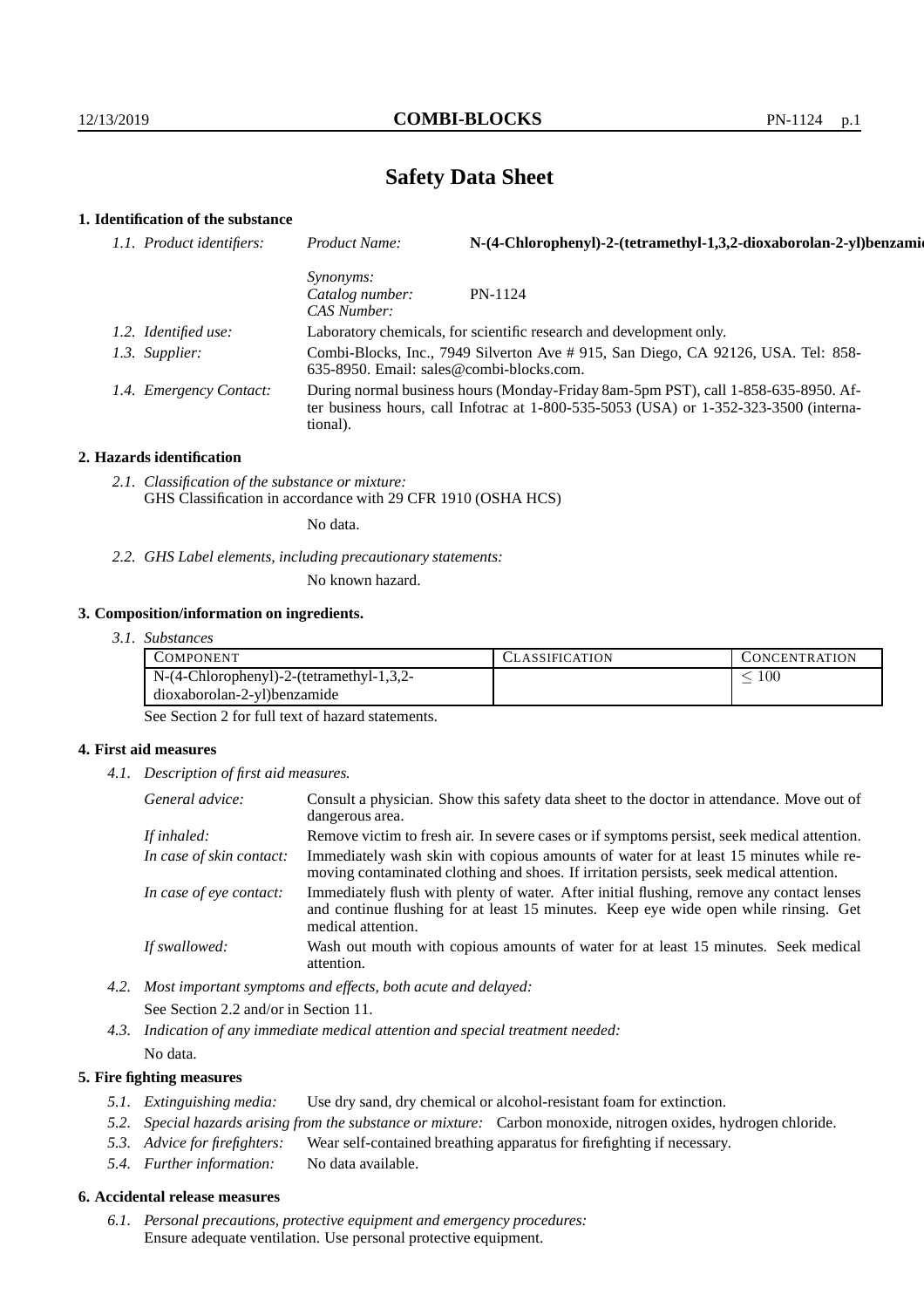| 6.2. Environmental precautions:                                                                                                                                                                                                                            |                                                                                                                                                                                                                                                                    |  |  |  |
|------------------------------------------------------------------------------------------------------------------------------------------------------------------------------------------------------------------------------------------------------------|--------------------------------------------------------------------------------------------------------------------------------------------------------------------------------------------------------------------------------------------------------------------|--|--|--|
| Should not be released into the environment. See Section 12 for additional ecological information.                                                                                                                                                         |                                                                                                                                                                                                                                                                    |  |  |  |
| 6.3. Methods and materials for containment and cleaning up:                                                                                                                                                                                                |                                                                                                                                                                                                                                                                    |  |  |  |
|                                                                                                                                                                                                                                                            | Sweep up or vacuum up spillage and collect in suitable container for disposal.                                                                                                                                                                                     |  |  |  |
| 6.4. Reference to other sections:<br>Refer to protective measures listed in Sections 8 and 13.                                                                                                                                                             |                                                                                                                                                                                                                                                                    |  |  |  |
|                                                                                                                                                                                                                                                            |                                                                                                                                                                                                                                                                    |  |  |  |
| 7. Handling and storage                                                                                                                                                                                                                                    |                                                                                                                                                                                                                                                                    |  |  |  |
|                                                                                                                                                                                                                                                            | 7.1. Precautions for safe handling: Avoid contact with skin and eyes. Avoid inhalation of vapour or mist. Keep away<br>from sources of ignition - No smoking. Take measures to prevent the build up of electro-<br>static charge. For precautions see section 2.2. |  |  |  |
| 7.2. Conditions for safe storage, including any incompatibilities: Store refrigerated. Keep container tightly closed in<br>a dry and well-ventilated place. Containers which are opened must be carefully resealed<br>and kept upright to prevent leakage. |                                                                                                                                                                                                                                                                    |  |  |  |
| 7.3. Specific end use(s):                                                                                                                                                                                                                                  | Laboratory chemicals, for scientific research and development only.                                                                                                                                                                                                |  |  |  |
| 8. Exposure Controls / Personal protection                                                                                                                                                                                                                 |                                                                                                                                                                                                                                                                    |  |  |  |
| 8.1. Control parameters:                                                                                                                                                                                                                                   |                                                                                                                                                                                                                                                                    |  |  |  |
| Components with workplace control parameters: Contains no substances with occupational exposure limit values.                                                                                                                                              |                                                                                                                                                                                                                                                                    |  |  |  |
| 8.2. Exposure controls:                                                                                                                                                                                                                                    |                                                                                                                                                                                                                                                                    |  |  |  |
| Appropriate engineering controls: Ensure that eyewash stations and safety showers are close to the workstation<br>location. Ensure adequate ventilation, especially in confined areas.                                                                     |                                                                                                                                                                                                                                                                    |  |  |  |
| Personal protective equipment:                                                                                                                                                                                                                             |                                                                                                                                                                                                                                                                    |  |  |  |
| Eye/face protection:                                                                                                                                                                                                                                       | Wear appropriate protective eyeglasses or chemical safety goggles as described by OSHA's<br>eye and face protection regulations in 29 CFR 1910.133 or European Standard EN166.                                                                                     |  |  |  |
| Skin protection:                                                                                                                                                                                                                                           | Handle with gloves. Gloves must be inspected prior to use. Use proper glove removal<br>technique (without touching glove's outer surface) to avoid skin contact with this product.                                                                                 |  |  |  |

### **8. Exposure Controls / Personal protection**

| Eye/face protection:               | Wear appropriate protective eyeglasses or chemical safety goggles as described by OSHA's<br>eye and face protection regulations in 29 CFR 1910.133 or European Standard EN166.                                                                                                                                         |
|------------------------------------|------------------------------------------------------------------------------------------------------------------------------------------------------------------------------------------------------------------------------------------------------------------------------------------------------------------------|
| Skin protection:                   | Handle with gloves. Gloves must be inspected prior to use. Use proper glove removal<br>technique (without touching glove's outer surface) to avoid skin contact with this product.<br>Dispose of contaminated gloves after use in accordance with applicable laws and good<br>laboratory practices. Wash and dry hands |
| <b>Body Protection:</b>            | Complete suit protecting against chemicals, Flame retardant antistatic protective clothing.<br>The type of protective equipment must be selected according to the concentration and<br>amount of the dangerous substance at the specific workplace.                                                                    |
| Respiratory protection:            |                                                                                                                                                                                                                                                                                                                        |
| Control of environmental exposure: | Prevent further leakage or spillage if safe to do so. Do not let product enter<br>drains.                                                                                                                                                                                                                              |

# **9. Physical and chemical properties**

*9.1. Information on basic physical and chemical properties*

| (a)                        | Appearance:                                   | No data  |
|----------------------------|-----------------------------------------------|----------|
| (b)                        | Odour:                                        | No data  |
| (c)                        | Odour Threshold:                              | No data  |
| (d)                        | pH:                                           | No data  |
| (e)                        | Melting point/freezing point:                 | No date. |
| (f)                        | Initial boiling point and boiling range:      | No data  |
| (g)                        | Flash point:                                  | No data  |
| (h)                        | Evaporatoin rate:                             | No data  |
| (i)                        | Flammability (solid, gas):                    | No data  |
| (j)                        | Upper/lower flammability or explosive limits: | No data  |
| $\rm(k)$                   | Vapour pressure:                              | No data  |
| $\left( \mathrm{l}\right)$ | Vapour density:                               | No data  |
| (m)                        | Relative density:                             | No data  |
| (n)                        | Water solubility:                             | No data  |
| $\rm (o)$                  | Partition coefficient: n-octanol/water:       | No data  |
| (p)                        | Auto-ignition:                                | No data  |
| (q)                        | Decomposition temperature:                    | No data  |
| (r)                        | Viscosity:                                    | No data  |
| (s)                        | Explosive properties:                         | No data  |
| (t)                        | Oxidizing properties:                         | No data  |